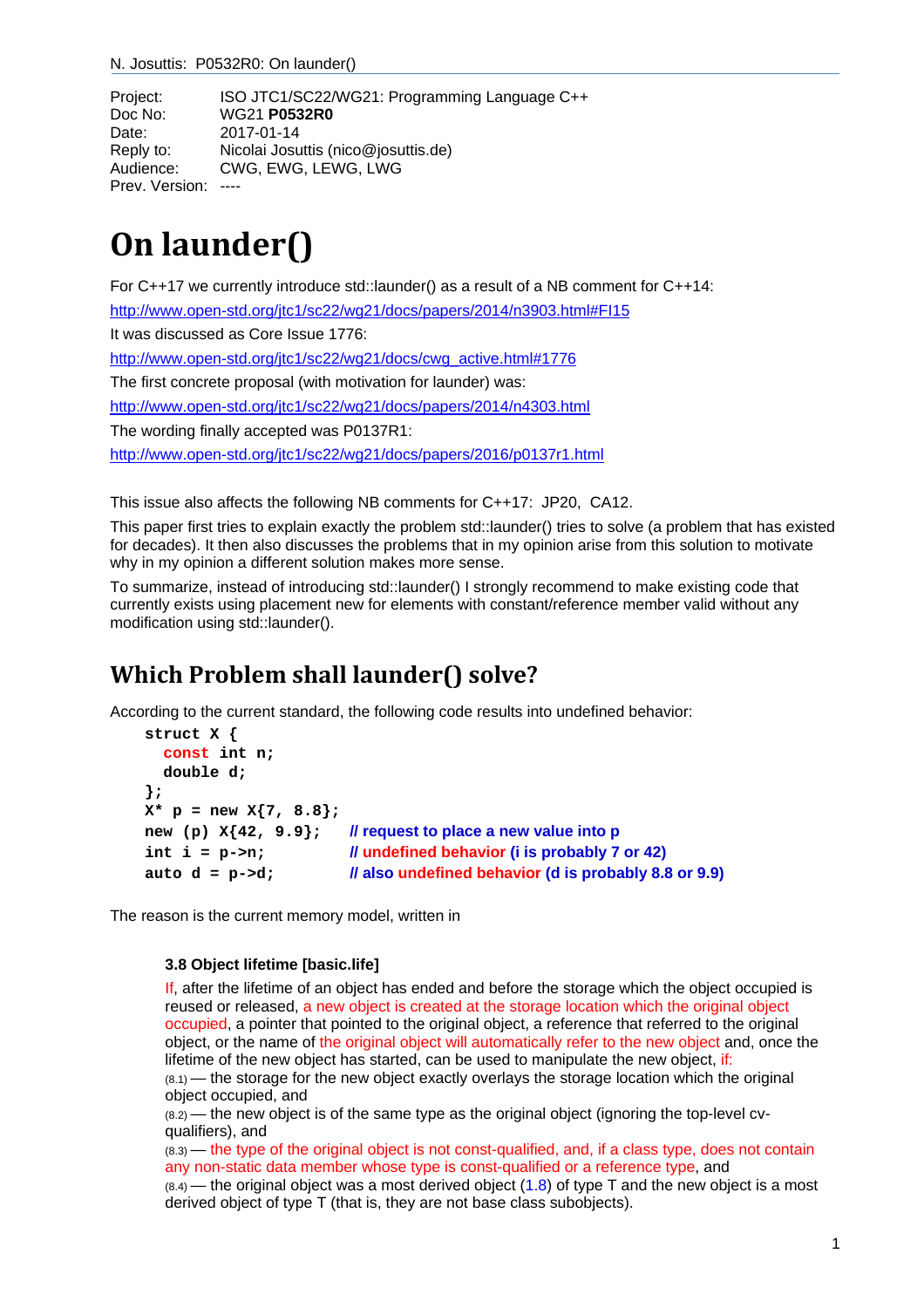A corresponding example is part of the standard:

```
1.8 The C++ object model [intro.object]
```

```
[ Example: 
struct X { const int n; }; 
union U \{ X x; float f; \};
void tong() { 
 U u = {{ 1 }}; 
    u.f = 5.f; <br> X *_{\mathcal{D}} = new (\&u.x) X \{2\}; // OK, creates new subobject of u
    X * p = new (&u.x) X {2}; assert(p->n == 2); // OK 
 …
     assert(u.x.n == 2); // undefined behavior, u.x does not name new subobject 
} 
  —end example ]
```
Note that this behavior is not new. It exists since C++03.

As a consequence from the corresponding wording in the standard we'd have to ensure for all cases, where placement new is used for objects that might have constant or reference members, that the return value of placement new always is used with each access to the memory:

```
struct X {
   const int n; 
};
X^* p = new X\{7\};
\mathbf{p} = new (p) \mathbf{x}{42}; // request to place a new value into p
int i = p->n; // OK, i is 42, because p was reinitialized 
                              by the return value of placement new
```
How common is this undefined behavior currently? One way is to check whether the return value of placement new is used in generic code.

I only have one number about the Google code base thanks to Titus Winters: *Of the ~800 instances of placement new I can find, about 40% do not use the resulting pointer (and are thus presumably prone to the launder issue you discuss).* 

#### **Why using the return value of placement new is a problem**

Unfortunately, in practice you cannot always easily use the return value of placement new. You might need additional objects and the current allocator interface does not support this.

#### **Placement new into members**

One example where using the return value causes overhead is when the storage is an existing member. That, for example would be the case for  $std: :$ optional and  $std: :$ variant.

Here is a simplified example:

```
template <typename T> 
class coreoptional 
{ 
   private: 
     T payload; 
   public: 
     coreoptional(const T& t) 
       : payload(t) { 
     } 
     template<typename... Args> 
     void emplace(Args&&... args) { 
       payload.~T();
```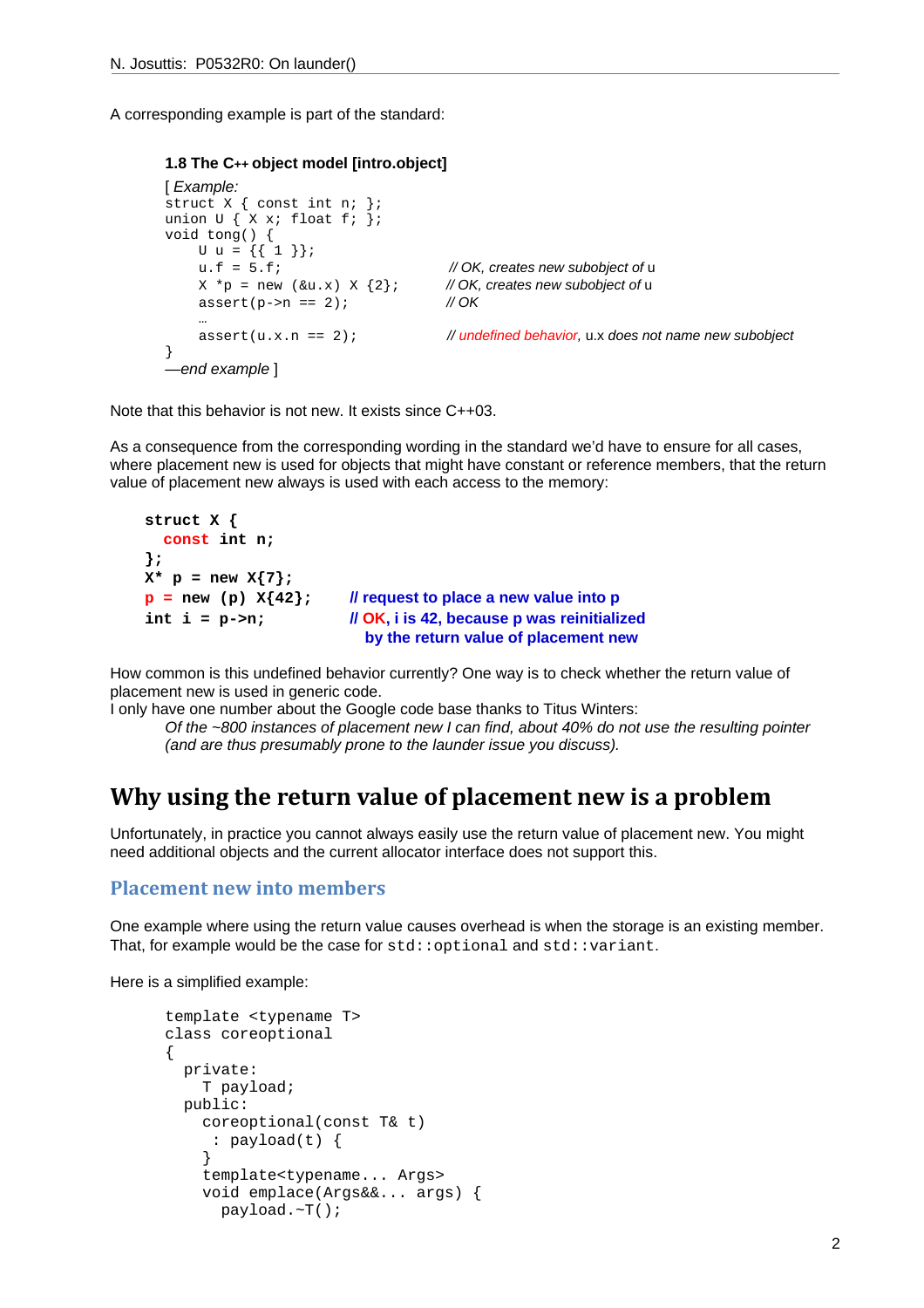```
 ::new (&payload) T(std::forward<Args>(args)...); // *
     } 
     const T& operator*() const & { 
       return payload; // ** 
     } 
};
```
If here T is a structure with constant or reference members:

```
struct X { 
   const int _i; 
  X(int i) : _i(i) {} {\} friend std::ostream& operator<< (std::ostream& os, const X& x) { 
     return os << x._i; 
   } 
};
```
then the following code results into undefined behavior:

```
coreoptional<X> optStr{42}; 
optStr.emplace(77); 
std::cout << *optStr; // undefined behavior (probably outputs 42 or 77)
```
The reason is that the output operation calls operator\* (see \*\* above), which uses the memory, where placement new placed a new value in, without using the return value (see **\*** above).

In a class like this, you'd have to add an additional pointer member that keeps the return value of placement new and is used whenever the value is needed:

```
template <typename T> 
class coreoptional 
{ 
   private: 
     T payload; 
     T* p; // to be able to use the return value of placement new
   public: 
     coreoptional(const T& t) 
      : payload(t) { 
        p = &payload;
     } 
     template<typename... Args> 
     void emplace(Args&&... args) { 
       payload.~T(); 
      p = :new (&payload) T(std::forward<Arqs>(arqs)...);
     } 
     const T& operator*() const & { 
       return *p; // don't use payload here!
     } 
};
```
std::launder() was introduced to avoid this overhead (see below).

#### **Placement new into allocated memory**

Now you might say that this overhead of adding a pointer member is not a problem for (container) classes that allocate memory on the heap, because they anyway internally hold a pointer to the memory, which is used whenever access to the data is needed.

But, we run into a couple of different problems.

First, we can't use the return value of placement new here, when allocators are used, because currently the allocator interface provides no way to deal with the return value of placement new.

According to the allocator requirements (**17.5.3.5 Allocator requirements [allocator.requirements]):**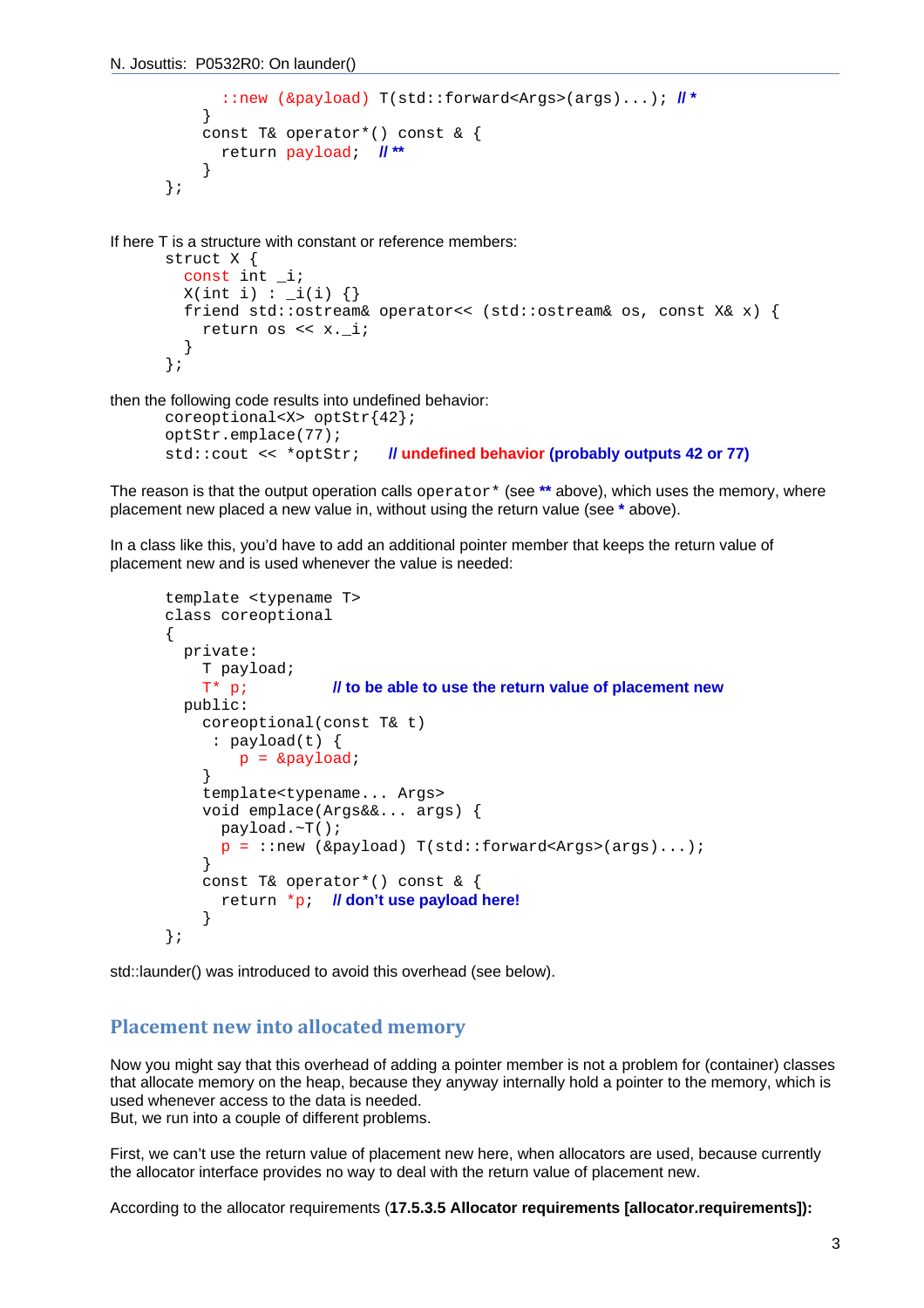N. Josuttis: P0532R0: On launder()

| <b>Expression</b>       | Return type | Assertion/note<br>pre-/post-condition          | Default                                                               |
|-------------------------|-------------|------------------------------------------------|-----------------------------------------------------------------------|
| a.construct(c,<br>args) | not used)   | Effect: Constructs an object of<br>type C at c | : new<br>$((void*)c)$<br>C(forward<<br>Args><br>$(\text{args}) \dots$ |

a.construct(c,args)has a return type void, so that no return value of placement new can be used.

Thus, currently (for C++ code up to version C++14) any container such as  $std:vector$  using elements with constant/reference members almost immediately runs into undefined behavior. For example:

```
struct X { 
   const int i; 
  X(int_i) : i(i) {\in} }friend std::ostream& operator<< (std::ostream& os, const X& x) {
     return os << x.i; 
   } 
}; 
std::vector<X> v; 
v.push back(X(42));
v.clear(); 
v.push_back(X(77));
std::cout << v[0]; // undefined behavior
```
The reason is that  $vector:$  push  $back()$  (as any other inserting function) calls placement new via allocator's construct(), which ignores the return value of placement new. And when we place new values into memory of objects with constant subobjects, according to '3.8 Object lifetime [basic.life] §8' we don't have the guarantee that the internally used objects holding the value refers to the new value.

In detail, the vector code might look as follows (with some simplifications, such as not using move semantics):

```
template <typename T, typename A = std::allocator<T>> 
class vector 
{ 
   public: 
     typedef typename std::allocator_traits<A> ATR; 
    typedef typename ATR:: pointer pointer;
   private: 
     A _alloc; // current allocator
     pointer _elems; // array of elements
    size t size; // number of elements
     size_t _capa; // capacity
   public: 
     void push_back(const T& t) { 
      if (capa == size) {
         reserve((_capa+1)*2); 
 } 
       ATR::construct(_alloc, _elems+_size, t); // calls placement new
       ++_size; 
     } 
     T& operator[] (size_t i){ 
       return _elems[i]; // UB for replaced elements with constant members
     } 
 … 
};
```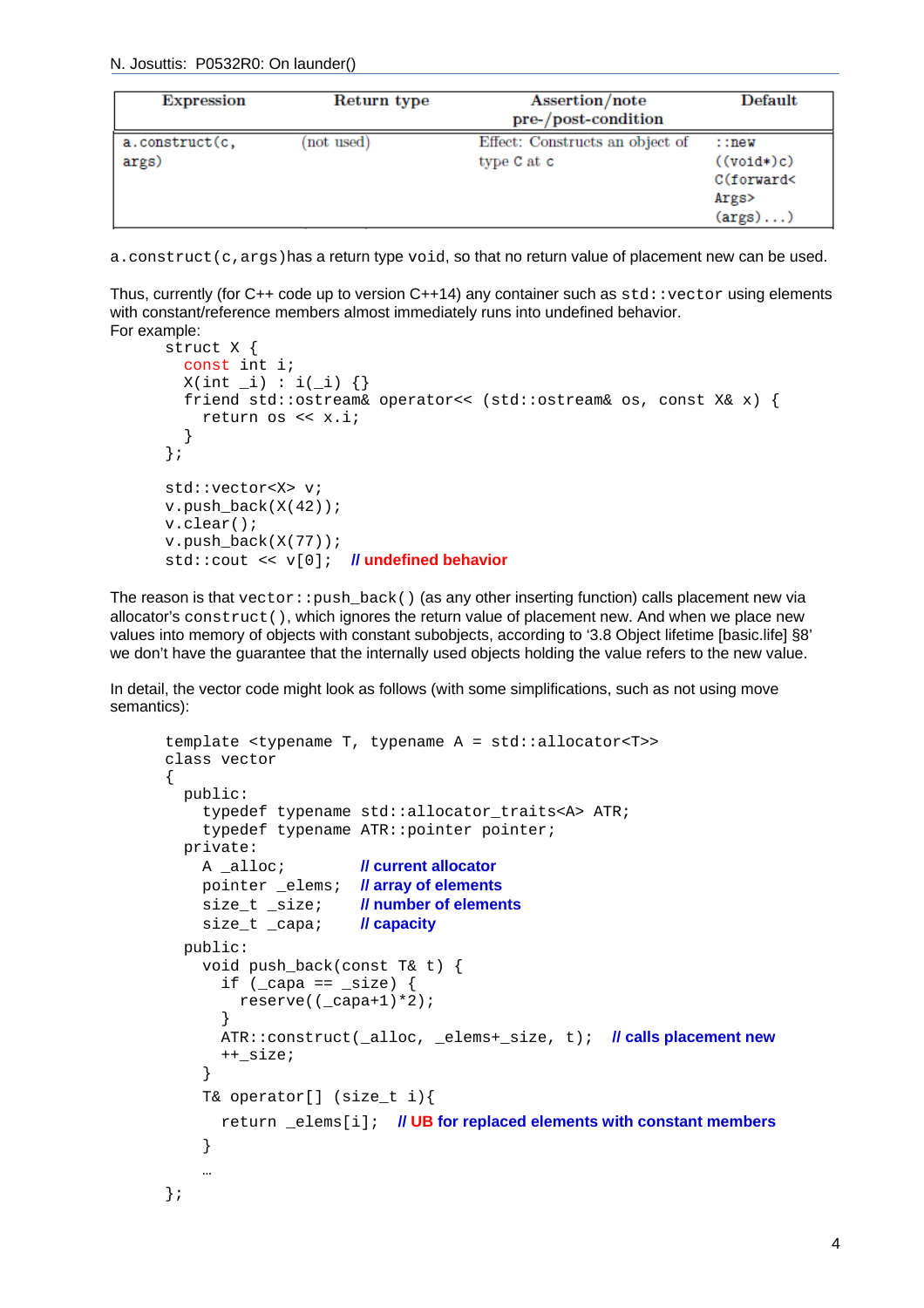Again, note that ATR::construct() does not return the return value of the called placement new. Thus, we can't use this return value instead of elems.

Again std::launder() was proposed to solve this problem, but as I will describe below, we can't solve this problem with std::launder() at all.

However, note that before C++11, using elements with constant members either was not possible (vector) or formally not supported, because elements had to be CopyConstructible and Assignable (although node based containers such as lists worked perfectly fine with elements with const members). But with C++11, introducing move semantics, elements with constant members as class X above are supported and cause this undefined behavior.

### **How launder() tries to solve the problem**

CWG decided to solve the problem by introducing std::launder() as follows (see core issue 1776 and the other links on top of this paper):

Whenever programs affect data where this problem might occur, you have to access the data via std::launder():

```
struct X {
  const int n; 
};
X^* p = new X\{7\};
new (p) X{42}; // request to place a new value into p
int b = p->n; // undefined behavior
int c = std::launder(p)->n; // OK, c is 42 (launder(p) forces to double-check) 
int d = p->n; // still undefined behavior
```
Note that std::launder() does not "white wash" the pointer for any further usage. As the last line demonstrates, you have to use std::launder() at any time you access data where placement new was called for.

That means the currently (technically) broken code should be fixed now but modifying this code using std::launder(), whenever replacement memory with constant/reference elements is used.

There might be slightly different solutions, though. For example as Richard Smith pointed out: *Another option would be to do the laundering only when elements are inserted or removed (\_M\_begin = std::launder(\_M\_begin)) -- under the assumption that your compiler is smart enough to remove these stores when generating code.* 

But in any case something must be fixed in the existing code of all these wrapper/container classes.

## **Why launder() doesn't work for allocator‐based containers**

However, for all allocator-based containers, such as std::vector, there is still a problem: std::launder() does not help to avoid undefined behavior.

Consider for example, what it would mean to use std::launder() in the simplified vector example above to access the data of possible replaced objects with constant elements:

```
template <typename T, typename A = std::allocator<T>> 
class vector 
{ 
   public: 
    typedef typename std::allocator traits<A> ATR;
     typedef typename ATR::pointer pointer; 
   private: 
     A _alloc; // current allocator
     pointer _elems; // array of elements
     size_t _size; // number of elements
```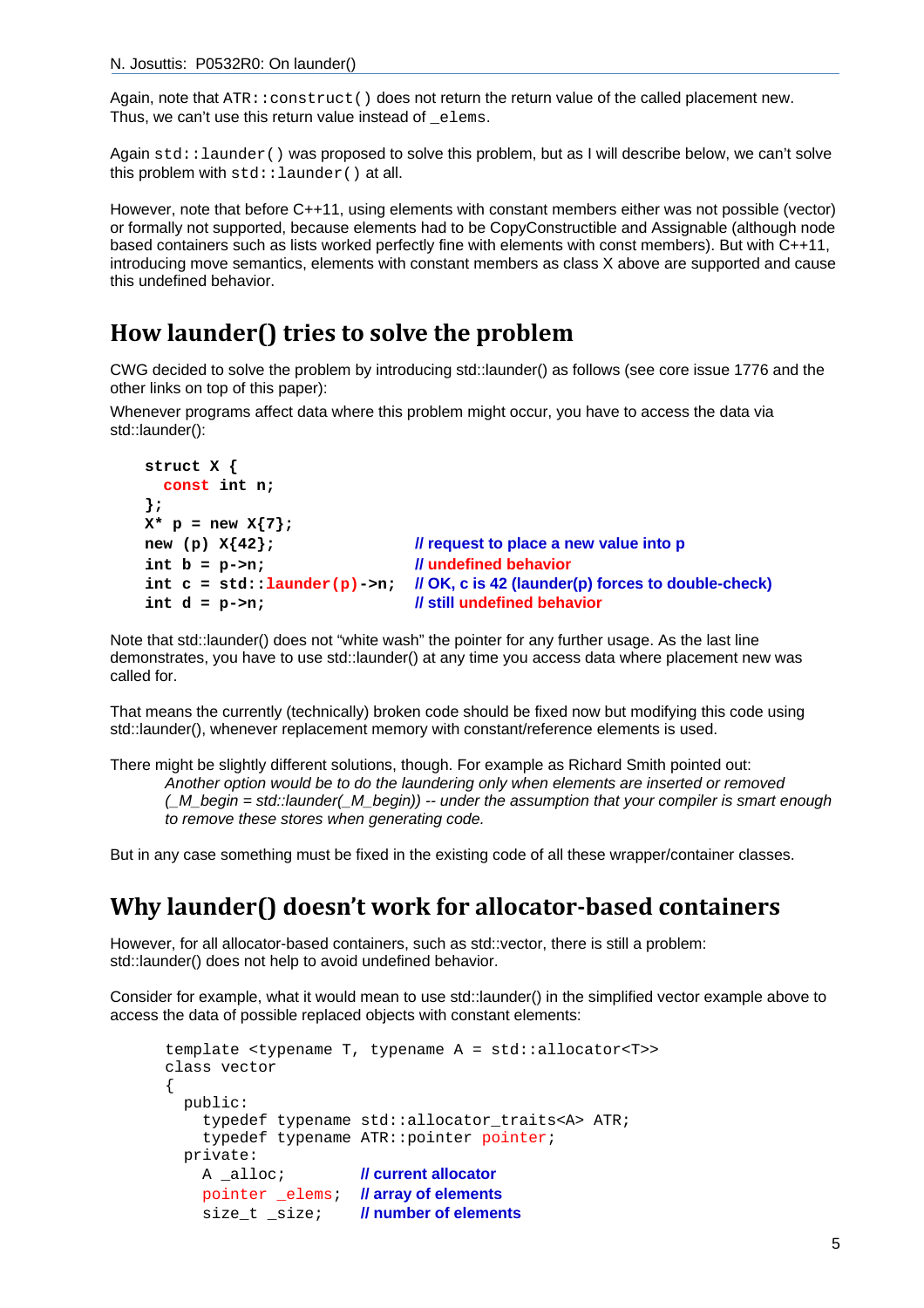N. Josuttis: P0532R0: On launder()

```
size t capa; // capacity
     … 
};
```
To fix the fact that operator[] results into undefined behavior, we'd have to apply std::launder() to the pointer referring to the replaced memory:

```
 The obvious solution might be the following code: 
   T& operator[] (size_t i){ 
        return std::launder(_elems)[i]; // might still be UB
   }
```
Unfortunately this might again result into undefined behavior, because the type of  $e$ lems might not be a raw pointer type. std::allocator\_traits<A>::pointer\_might be a class type as Jonathan Wakely pointed out:

*std::launder takes a raw pointer as its argument. If the allocator's "pointer" type is not a raw pointer you can't pass it to launder.* 

Well, we have another raw pointer, this.

But:

```
 T& operator[] (size_t i){ 
     return std::launder(this)->_elems[i]; // launder() has no effect
 }
```
has no effect because the type of  $std:$ : launder (this) is equivalent to just this as Richard Smith pointed out:

*Remember that launder(p) is a no-op unless p points to an object whose lifetime has ended and where a new object has been created in the same storage.* 

So, as in general we don't have any raw pointer we can use for std::launder() here to get the desired effect.

**Thus, std::launder() doesn't solve the problem to avoid undefined behavior in allocator-based containers when having elements with constant/reference members.** 

### **Why not fixing the Basic Lifetime Guarantees Instead?**

The obvious question is, why don't we simply fix the current memory model so that using data where placement new was called for implicitly always does launder?

First note again: This problem is not new. The relevant wording was not part of C++98, but part of C++03 (that time 3.8 §7). So you can argue that for a long time, this problem at least formally exists.

Another question is about existing practice.

That is, it all depends on whether compilers use this kind of optimization:

Regarding the constant/reference optimizations, usually current compilers do not:

- AFAIK, gcc currently does not optimize the constant/reference case, but does optimizations for the vptr part.
- AFAIK, clang currently is working on some const-related optimizations so that these problems might now come into effect.
- Regarding the XL compilers, Hubert Tong wrote:

```
The XL compilers also do optimize for the constant/reference case; 
however, it is meant to be limited to cases of static storage duration, e.g., 
   struct A { 
      const int x; 
      int y; 
   }; 
  A a = \{42, 0\};
```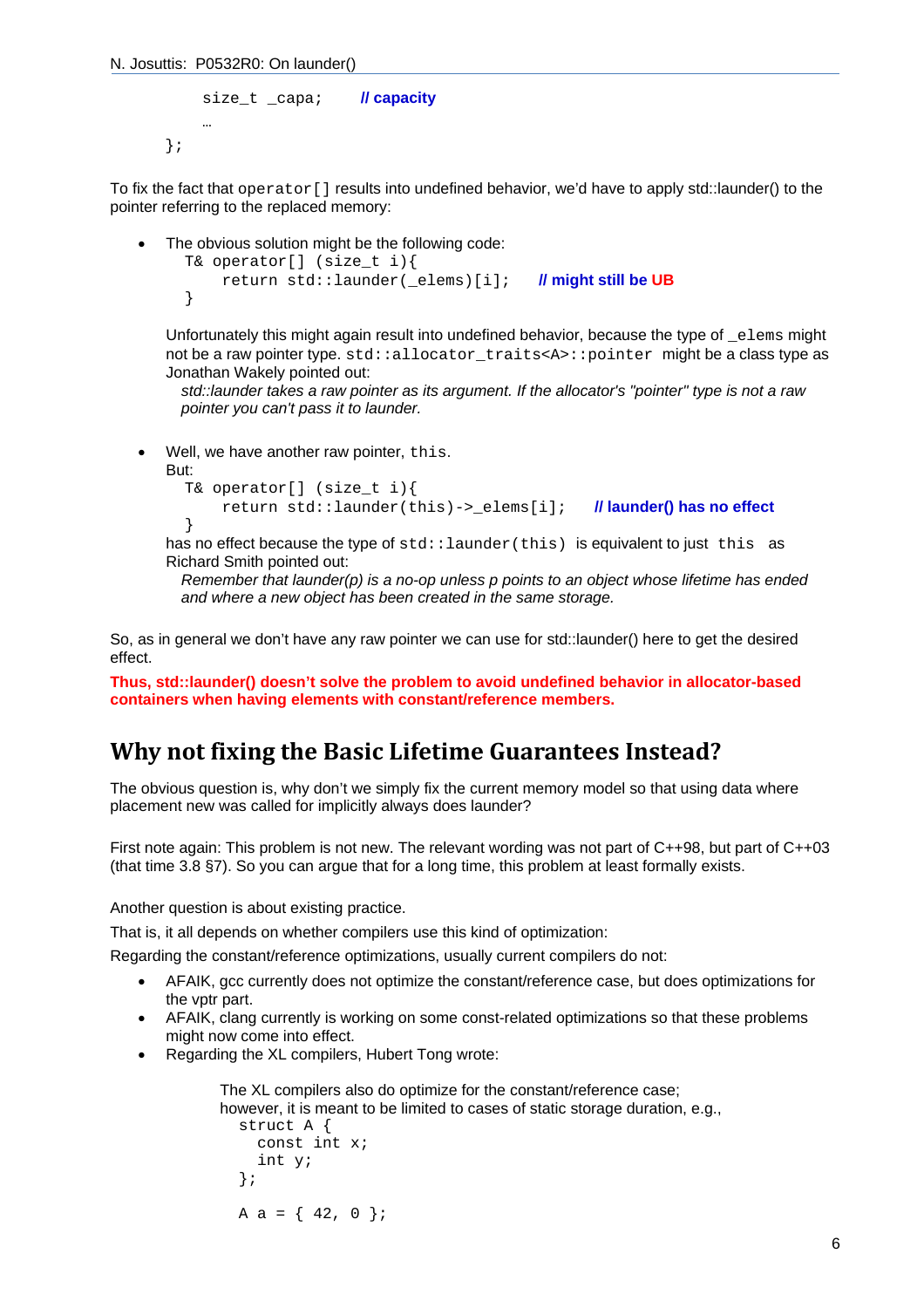```
 void foo(); // cannot see definition
 int main(void) { 
   foo(); 
   return a.x; 
 }
```
The read of a.x is replaced with 42. This has been the case since before 2004.

So, now we will be able to see the outcome of this core rules (in fact, I expect a lot of code to break then, so that in real life, things will probably be rolled back sooner or later; but we should avoid this unnecessary effort and chaos).

#### **Is there more than the constant/reference member issue?**

Another question is if we have similar problem beside the constant/reference issue.

In fact, Richard Smith stated in a private email:

However, it's worth noting that the "dynamic type" provision is known to be \*extremely\* valuable. In particular, given:

```
 X *p; // p is known to point to an object whose dynamic type is Y
 p->virtual_f(); // can devirtualize
 p->virtual_g(); // can devirtualize this, too
```
... we get \*big\* performance improvements from being able to devirtualize the second call, and that is only possible because we're permitted to assume that the first function did not change the dynamic type of the object via placement new.

Richard Smith also provided another example:

```
struct B { virtual void f(); };
struct DI : B { virtual void f(); };
struct D2 : B \{ virtual void f() \};
variant<D1, D2> v;
```
Here, variant needs to use something like launder internally if it wants to allow the active element to change between D1 and D2 and the virtual call to reliably call the right function (this is essentially the same as the p->virtual  $f() / p$ ->virtual  $q()$  case above, once you inline away the variant implementation).

AFAIK, these cases can't (or can rarely) happen when using containers or wrapper types. So, it is probably valuable still to provide std::launder() for these cases, while fixing the const/reference case where std::launder() can't help.

### **Hiding the problem could make things worse**

Note also that this problem might be caused indirectly by calling corresponding member functions. Consider:

```
Obj x; 
x.use(); // ok 
mutate(x); // does this call placement new?
x.use(); // may have undefined behavior
std::launder(&x)->use(); // may be necessary 
x.use(); // may still have undefined behavior
```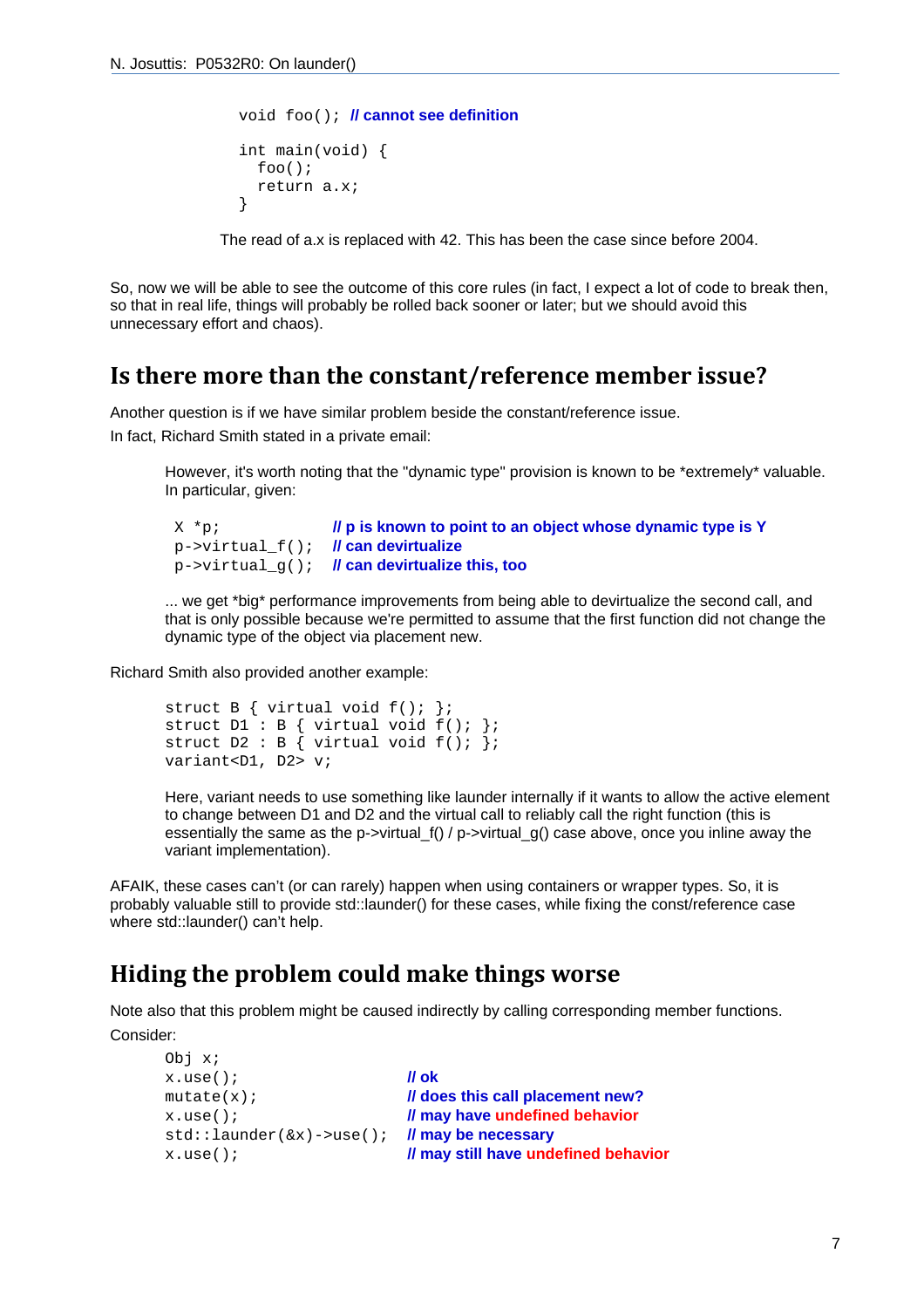As far you don't know that mutate() does not call placement new, you have to use std::launder() to be sure each time you use object x. But again, we don't have a raw pointer to apply std::launder() to ( here also  $std::laurder(\&x)$  is the same as  $&x$  because x is still alive.

Nathan Myers recommend here:

In that vein, maybe laundry is the wrong operation at the wrong time. What we really want is to declare that a particular use of a name (e.g. an argument) taints it. This would be attached to certain arguments of the functions, including member functions, that actually do the nasty work. E.g.

template  $<\mathsf{T}>$  void default\_construct(T taint\* p) { new(p) T(); }

(Probably the compiler should warn, then, if an argument not so declared is passed down to one that is.) For the case of vector push back, only one vector member would be tainted. That member would best be identified as subject to tainting by member functions so declared. I.e., calling a tainting member function doesn't taint all of \*this, but only taintable member vec<T>::ptr.

In any case, the rvalue itself then would be laundered invisibly by the compiler at each place where it is needed. Compilers are better at this sort of thing than programmers are (and much better than people are). I believe "taint" would have some of the flavor of "restrict", albeit with important differences.) The case of vector<>::data() and vector<>::push\_back() seems to need a similar relationship between the former's result and a subsequent call to the latter.

Short of adding such a feature, limiting the latitude extended to implementations by the AFNOR change in 98->03 seems necessary -- possibly in an interim corrigendum to C++14 (and even C++11). Another intermediate measure might be to make launderation sticky (a.k.a. "whitewashing"), so that the third "o.use()" in the example above would be OK:

 Obj o; o.mod(); // o tainted launder(&o); o.use(); // ok

But it would be harder to put this in a corrigendum, which seems to be needed regardless of what we do for C++17.

## **Summary and Recommendation**

The problem described here uses a couple of programming techniques available for more than 20 years:

a) Placement new without always using the return value

- because it's convenient
- because it avoids introducing additional objects (as for variant or optional)
- because there is no other option in all classes using allocators
- b) Classes with constant members
- c) Allocator-based containers

Although the not every combination was possible all the time (e.g. vectors could not use elements with constant members until C++11), I'd assume that there is a lot of code out there using placement new in combination with objects with constant members (before C++11 it e.g. could easily happen with nodebased containers; since C++11 this is possible with any standard container).

If compilers turn a corresponding optimization on now, I'd assume that a lot of existing code will (silently) break. So, current implementation might cancel such a modification in practice. But I strongly suggest